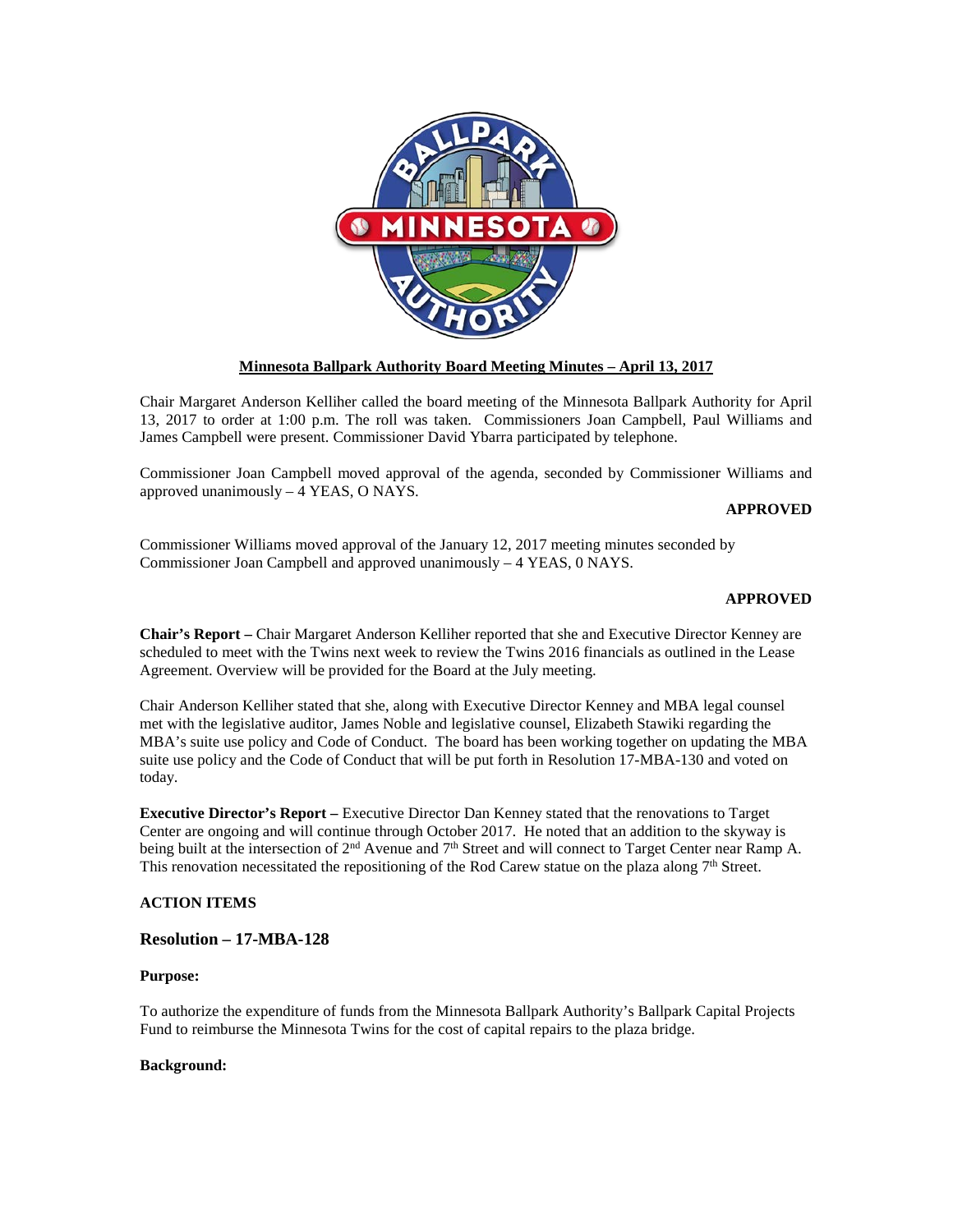Target Plaza serves as the primary pedestrian connection between Target Field and the Warehouse District. The plaza is comprised of three bridges that span over Interstate 394: Bridge 27B48 runs parallel to 7th Street; Bridge 27B49 runs south of the ballpark ticketing area; and Bridge 27B50 runs parallel to Ramp B.

The Minnesota Department of Transportation (MnDOT) requires the bridges to be inspected every other year. The MBA contracts with Short Elliott and Hendrickson (SEH) for inspection services and the 2016 report was issued in December. While SEH found the bridges to be generally in very good condition, a pier cap on Bridge 27B49 required repair. For the first 15 years of the Ballpark Lease, the MBA is responsible for capital repair costs on the plaza. For years 16 through 30 of the Lease, these capital repair costs are split evenly between the MBA and the team.

The Ballpark Lease provides that the team may manage CapEx projects. To ensure the repairs were completed in advance of the 2017 season, the Twins managed contracting for the bridge capital repairs. After receiving the inspection report, MBA staff worked with SEH and the team to finalize the scope of the bridge repairs. The team sought bids from multiple contractors and selected the lowest responsible bidders to complete the work and to provide for testing and inspection services in accordance with MnDOT requirements and specifications. The bridge repairs were finished before the end of March.

MBA staff is requesting authorization to reimburse the team for the cost of the bridge repairs and the testing and inspection services.

## **Action Requested:**

**BE IT RESOLVED** that the Minnesota Ballpark Authority authorizes the expenditure of funds from the MBA's Ballpark Capital Projects Fund in an amount not-to-exceed \$53,000, to reimburse the Minnesota Twins for the cost of the capital repairs on the plaza bridge and the testing and inspection services.

#### **APPROVED**

Commissioner David Ybarra attended by phone and while not allowed to vote because not physically present, said he favored the resolution.

#### **Resolution 17-MBA-129**

#### **Purpose:**

To authorize an amendment to the budget to increase the budget for the new LED lighting project to account for the sales taxes on the new equipment and the associated electrical engineering services.

### **Background:**

On October 6, 2016, the Minnesota Ballpark Authority authorized the expenditure of funds from the Ballpark Capital Reserve Fund for new LED lighting at Target Field in an amount not to exceed \$1.625 million (Resolution 16-MBA-124).

The lighting project was the first request the MBA received from the team to use Capital Reserve Funding. From 2010 through 2016 the Minnesota Twins elected to fund \$18.9 million in Ballpark CapEx projects.

After seeking bids from three LED lighting vendors, the Twins selected Ephesus for the ballpark lighting project. The Ephesus proposal offered the most competitive pricing, fixtures with more dimming and adjustment features, a solution for the under-canopy lighting, and a 20-year warranty on the product.

The new field lighting and canopy lighting systems were installed over the course of the off-season and are in place and operating as designed.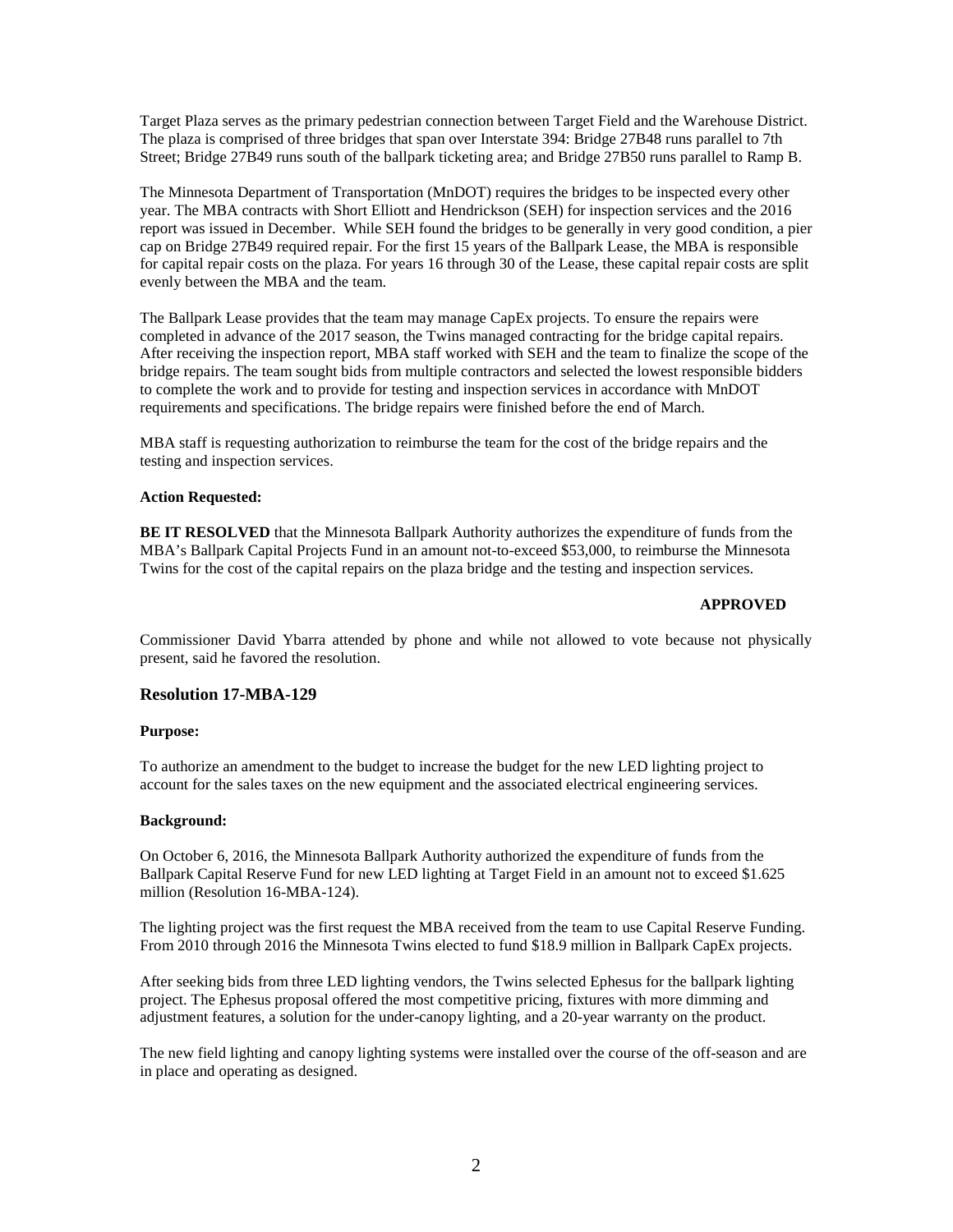While the project was completed for the \$1.625 million contract amount, the original project estimate did not include costs for the sales taxes on the new equipment (\$127,000) and the associated electrical engineering services (\$18,000).

MBA staff is requesting authorization to work with the Minnesota Twins to enter into a cost reimbursement agreement with a new not-to-exceed amount of \$1.77 million for the LED lighting project.

## **Action Requested:**

**BE IT RESOLVED** that the Minnesota Ballpark Authority authorizes an increase of \$145,000 in the capital project budget for the installation of new LED lighting at Target Field.

**BE IT FURTHER RESOLVED** that the Minnesota Ballpark Authority authorizes the expenditure of funds from the Ballpark Capital Reserve Fund in a total amount not-to-exceed \$1.77 million to pay for these improvements.

**BE IT FURTHER RESOLVED** that the Chair and Executive Director are authorized to enter into any necessary agreements to reimburse the team for the LED lighting project costs and staff is directed to disburse funds as directed.

#### **APPROVED**

Commissioner David Ybarra attended by phone and while not allowed to vote because not physically present, said he favored the resolution.

Chair Anderson Kelliher reported on the revised MBA Suite Use Policy and the updated Code of Conduct. Chair Anderson Kelliher said that the MBA has always had a Code of Conduct and suite use policy. Resolution 130 includes changes to MBA Commissioner and charity suite use. Under the new policy, the suite will be mostly used for charitable purposes. Commissioners can be in the building during games with their credentials and for approved business purposes. The new policy does allow the Executive Director to utilize the suite for baseball purposes with approval by the Chair and one board member. The board will continue to monitor the legislation related to the US Bank Stadium Authority and may revise the policy in the coming months, based on the final legislation.

# **Resolution 17-MBA-130**

#### **Purpose:**

To adopt a revised MBA suite use policy and an updated MBA Code of Conduct

#### **Background:**

The Minnesota Ballpark Authority (MBA) was established by the Legislature in 2006 to oversee the design, construction and operation of the ballpark. The MBA owns the 15-acre site and Target Field on behalf of the public. The MBA is responsible for ensuring that the Minnesota Twins operate, maintain, repair and manage the ballpark in a first-class manner. As the ballpark's public owner and long-term asset manager, the Minnesota Ballpark Authority uses the MBA office space and suite throughout the year to observe event day operations, how the building is functioning, and how the facility's various systems are working. Being in and around the ballpark during events helps to inform decisions on team-funded alterations, as well as proposed capital investments funded through the MBA. Since Target Field opened in 2010, the Minnesota Ballpark Authority Board has approved more than \$18 million in team-funded ballpark alterations and capital improvement projects.

In light of the discussion at the Legislature regarding suite access policies, the MBA Chair and the Executive Director have been working with MBA legal counsel to review the MBA's current suite use policy, the MBA charitable use policy, and the MBA Code of Conduct. The attached suite use policy